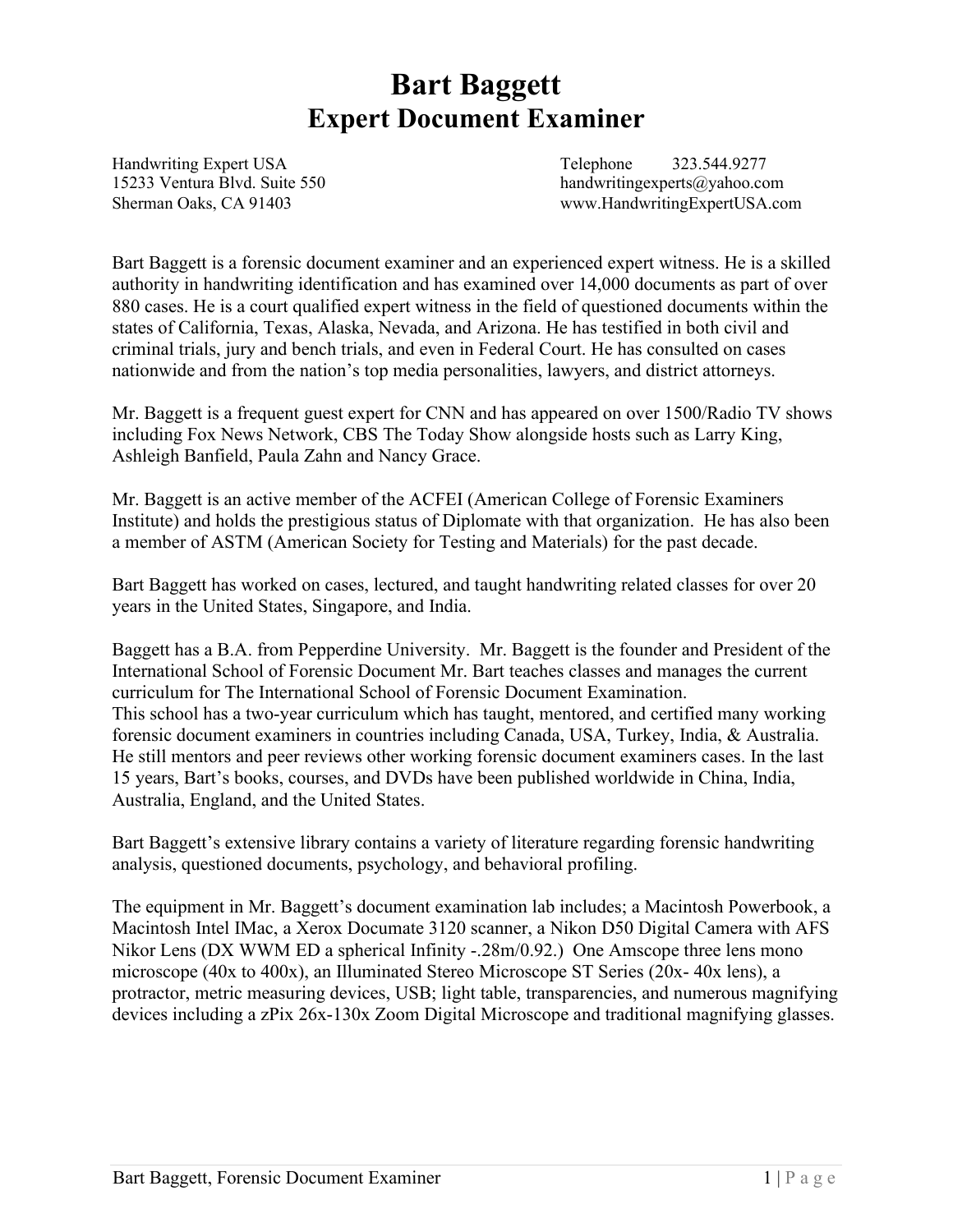#### **2004-2011 Mr. Baggett has taught the following classes to enrolled students at The International School of Forensic Document Examination:**

Preliminary Examinations and Document Preparation Forensic Laboratory and Special Instruments for Examination Handwriting Analysis vs. Document Examination in the US Legal System Marketing Basics for Document Examiners Alteration of Documents Individual Characteristics in Handwriting Factors That Effect Handwriting Letter Forms in Handwriting Websites Fundamentals for Working Document Examiners Exhibits and Demonstrative Evidence Print script, Numbers, and Alphabets Business Plans and Career Objectives for Document Examiners Anonymous Writing Forensic Ink Analysis and Destructive Laboratory Tests The Art of the Deposition and Court Testimony Mock Trials Bi-monthly student questions and case studies And many more…

## **Bart Baggett's Education and Training in Handwriting & Document Examination:**

A two-year in-person apprenticeship with Dr. Ray Walker, a leading authority in the field of handwriting analysis and document examination. Walker authored "The Questioned Document Examiner and the Justice System" book.

A two-year in-person apprenticeship with Phyllis Mattingly, Malibu, California. Phyllis was one of Southern California and Colorado's highest profile document examiners. She was a member of NADE (National Association of Document Examiners) and had over 1000 cases throughout her 30-year career.

## **Proficiency Testing**

**2012** Collaborative Testing Services, Inc.

## **Lectures, Conferences, and Classes**

| 2019 | International Association of Document Examiners, Inc.             |
|------|-------------------------------------------------------------------|
|      | Montego Bay, Jamaica                                              |
|      | September 12-15, 2019                                             |
| 2018 | Presenter at The Beijing Handwriting Analysis Summit              |
|      | Beijing, China                                                    |
|      | October 27-28, 2018                                               |
|      | Presenter at Wroclaw Symposium of Questioned Document Examination |
|      | Wroclaw, Poland                                                   |
|      | June 6-8, 2018                                                    |
|      |                                                                   |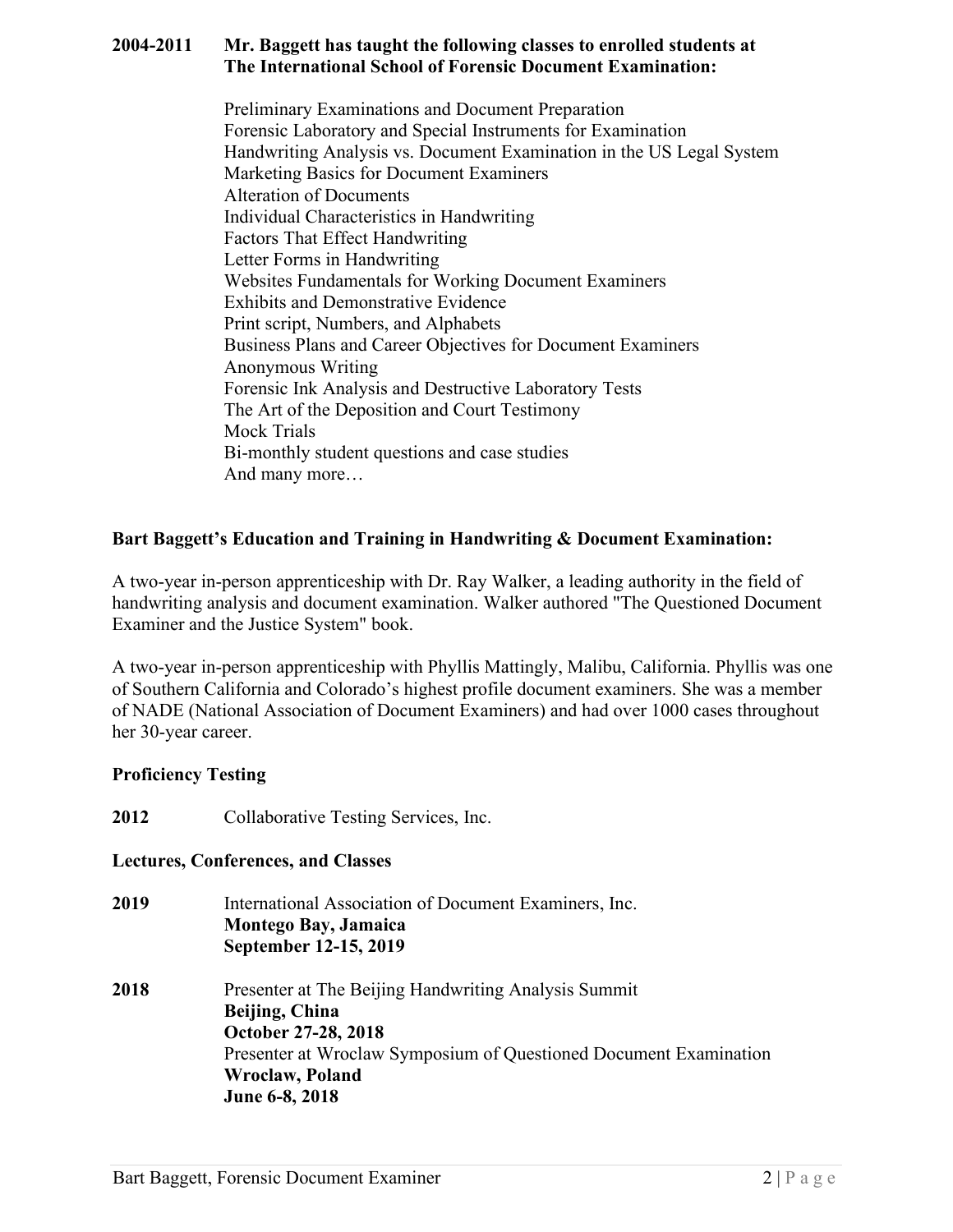| 2015 | American College of Forensic Examiners Institute<br>ACFEI Education Credit: Handwriting Examiners as Jury and Trial Consultants<br><b>February 10, 2015</b>                                                                                                                                                                                                                                                                                                                                                                         |
|------|-------------------------------------------------------------------------------------------------------------------------------------------------------------------------------------------------------------------------------------------------------------------------------------------------------------------------------------------------------------------------------------------------------------------------------------------------------------------------------------------------------------------------------------|
| 2004 | School of Forensic Document Examination's Annual Conference,<br>Attended classes taught by Reed Hayes, Katherine Koppehaver, Bill<br>Koppenhaver.<br><b>Dallas, Texas</b>                                                                                                                                                                                                                                                                                                                                                           |
| 2004 | School of Forensic Document Examination's Teleclass Curriculum<br>Examination of Anonymous Writing by Reed Hayes<br>Document Examination Terminology by Don Lehew<br>Notary Public by Don Lehew<br>Advanced Forgery Identification by Don Lehew                                                                                                                                                                                                                                                                                     |
| 2005 | School of Forensic Document Examination's Annual Conference,<br>Attended the following lectures, in addition to general sessions:<br>Tremors and Line Quality taught by Reed Hayes<br>Demonstrative Evidence taught by Katherine Koppehaver, Bill Koppenhaver.<br>Photography through microscopes by David Babb<br>Paper and Watermarks by John McGuire<br>Basics of Forensic Photography by Charles Baggett<br><b>Dallas, Texas</b>                                                                                                |
| 2005 | School of Forensic Document Examination's Teleclass Curriculum<br>Natural Variation taught by Reed Hayes<br>The Discrimination of Handwriting by Don Lehew<br>Procedures for Examining Signatures by Don Lehew<br>Courtroom Procedures and Roles by Don Lehew                                                                                                                                                                                                                                                                       |
| 2006 | School of Forensic Document Examination's Annual Conference<br>Attended the following lectures, in addition to general sessions:<br>Deposition and Cross Examinations by Dr. Richard Frazier<br>Medical Problems Affecting Handwriting by Dr. Richard Frazier<br>Legal Issues for Document Examiners by Dr. Richard Frazier<br>Deposition and Cross Examinations Dr. Richard Frazier<br>Health Factors Affecting Handwriting by Dr. Joe Alexander,<br>Prescription Forgery and Medical Crimes by Diane King<br><b>Dallas, Texas</b> |
| 2008 | School of Forensic Document Examination's Live Teleclasses<br>Attended a variety of classes taught by Robert Baier.                                                                                                                                                                                                                                                                                                                                                                                                                 |
| 2009 | School of Forensic Document Examination's Live Teleclasses<br>Attended a variety of classes taught by Robert Baier.                                                                                                                                                                                                                                                                                                                                                                                                                 |
| 2009 | Attended ACFEI (American College of Forensic Examiners Institute) Annual<br>Conference Las Vegas, Nevada                                                                                                                                                                                                                                                                                                                                                                                                                            |
| 2015 | Took course from ACFEI (American College of Forensic Examiners Institute)<br>training Handwriting Examiners as Jury and Trial Consultants. Passed.                                                                                                                                                                                                                                                                                                                                                                                  |